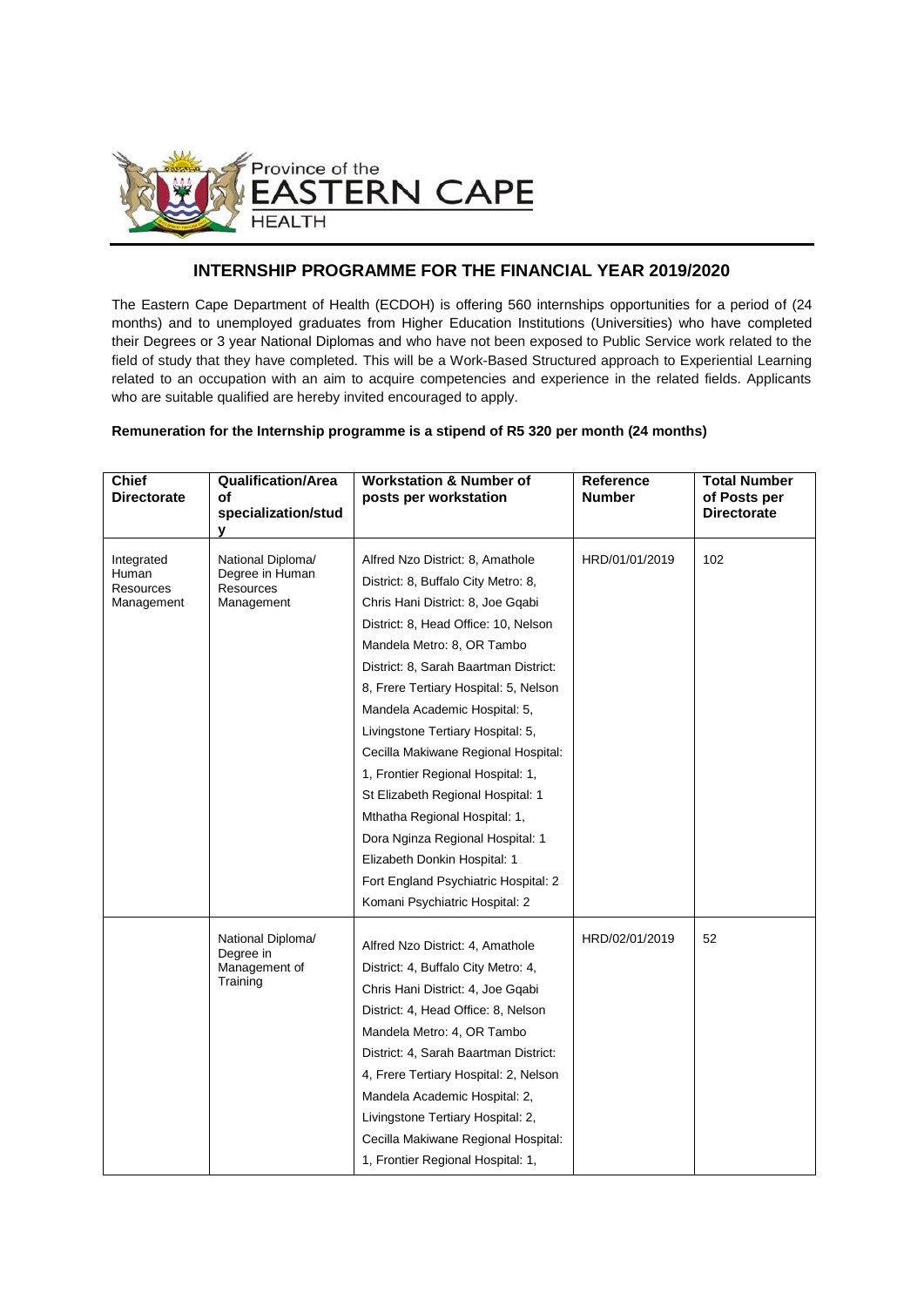|                         |                                          | St Elizabeth Regional Hospital: 1     |                |    |
|-------------------------|------------------------------------------|---------------------------------------|----------------|----|
|                         |                                          | Mthatha Regional Hospital: 1,         |                |    |
|                         |                                          | Dora Nginza Regional Hospital: 1      |                |    |
|                         |                                          | Elizabeth Donkin Hospital: 1          |                |    |
|                         |                                          | Fort England Psychiatric Hospital: 1  |                |    |
|                         |                                          | Komani Psychiatric Hospital: 1        |                |    |
|                         |                                          |                                       |                |    |
|                         | Degree in Social                         | Alfred Nzo District: 1, Amathole      | HRD/03/01/2019 | 18 |
| Sciences/Social Work    | District: 1, Buffalo City Metro: 1,      |                                       |                |    |
|                         |                                          | Chris Hani District: 1, Joe Gqabi     |                |    |
|                         |                                          | District: 1, Head Office: 2, Nelson   |                |    |
|                         |                                          | Mandela Metro: 1, OR Tambo            |                |    |
|                         |                                          | District: 1, Sarah Baartman District: |                |    |
|                         |                                          | 1, Frere Tertiary Hospital: 1, Nelson |                |    |
|                         |                                          | Mandela Academic Hospital: 1,         |                |    |
|                         |                                          | Livingstone Tertiary Hospital: 1,     |                |    |
|                         |                                          | Cecilla Makiwane Regional Hospital:   |                |    |
|                         |                                          | 1, Frontier Regional Hospital: 1,     |                |    |
|                         |                                          | St Elizabeth Regional Hospital: 1     |                |    |
|                         |                                          | Mthatha Regional Hospital: 1,         |                |    |
|                         |                                          | Dora Nginza Regional Hospital: 1      |                |    |
|                         |                                          |                                       |                |    |
|                         | National Diploma/                        | Alfred Nzo District: 1, Amathole      | HRD/04/01/2019 | 20 |
|                         | Degree in Labour<br>Relations            | District:1, Buffalo City Metro: 1,    |                |    |
|                         |                                          | Chris Hani District: 1, Joe Gqabi     |                |    |
|                         |                                          | District: 1, Head Office: 4, Nelson   |                |    |
|                         |                                          |                                       |                |    |
|                         |                                          | Mandela Metro: 1, OR Tambo            |                |    |
|                         |                                          | District: 1, Sarah Baartman District: |                |    |
|                         |                                          | 1, Frere Tertiary Hospital: 1, Nelson |                |    |
|                         |                                          | Mandela Academic Hospital: 1,         |                |    |
|                         |                                          | Livingstone Tertiary Hospital: 1,     |                |    |
|                         |                                          | Cecilla Makiwane Regional Hospital:   |                |    |
|                         |                                          | 1, Frontier Regional Hospital: 1,     |                |    |
|                         |                                          | St Elizabeth Regional Hospital: 1     |                |    |
|                         |                                          | Mthatha Regional Hospital: 1,         |                |    |
|                         |                                          | Dora Nginza Regional Hospital: 1      |                |    |
| Integrated<br>Financial | National Diploma/<br>Degree in Financial | Alfred Nzo District: 4, Amathole      | HRD/05/01/2019 | 66 |
| Management              | Management                               | District: 4, Buffalo City Metro: 4,   |                |    |
|                         |                                          | Chris Hani District: 4, Joe Gqabi     |                |    |
|                         |                                          | District: 4, Head Office: 8, Nelson   |                |    |
|                         |                                          | Mandela Metro: 4, OR Tambo            |                |    |
|                         |                                          | District: 4, Sarah Baartman District: |                |    |
|                         |                                          | 4, Frere Tertiary Hospital: 4, Nelson |                |    |
|                         |                                          | Mandela Academic Hospital: 4,         |                |    |
|                         |                                          | Livingstone Tertiary Hospital: 4,     |                |    |
|                         |                                          | Cecilla Makiwane Regional Hospital:   |                |    |
|                         |                                          | 2, Frontier Regional Hospital: 2,     |                |    |
|                         |                                          | St Elizabeth Regional Hospital: 2     |                |    |
|                         |                                          | Mthatha Regional Hospital: 2,         |                |    |
|                         |                                          | Dora Nginza Regional Hospital: 2      |                |    |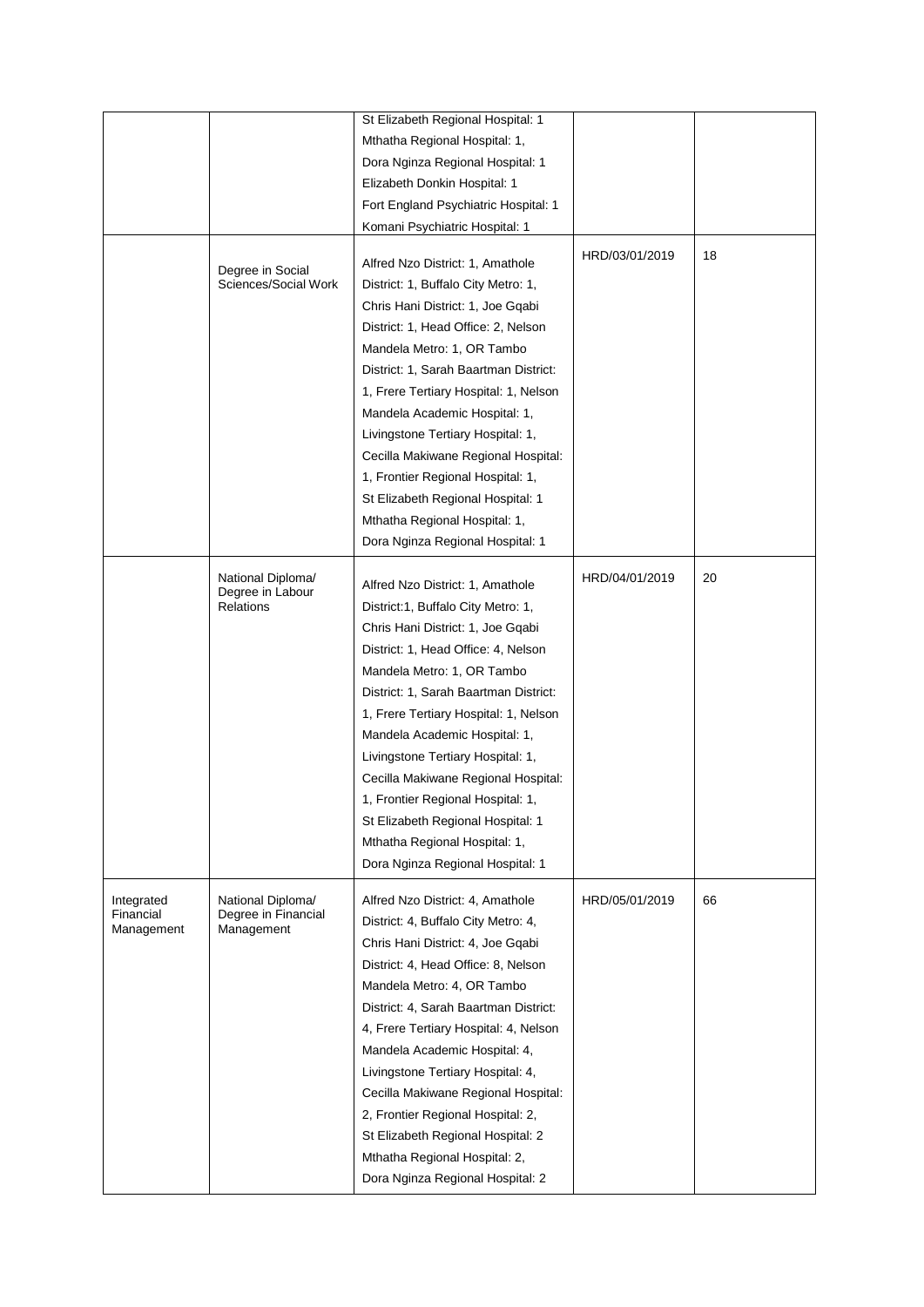|                                                                                                                                     | Elizabeth Donkin Hospital: 1                                                                                                                                                                                                                                                                                                                                                                                                                                                                                                                                            |                |    |
|-------------------------------------------------------------------------------------------------------------------------------------|-------------------------------------------------------------------------------------------------------------------------------------------------------------------------------------------------------------------------------------------------------------------------------------------------------------------------------------------------------------------------------------------------------------------------------------------------------------------------------------------------------------------------------------------------------------------------|----------------|----|
|                                                                                                                                     | Fort England Psychiatric Hospital: 1                                                                                                                                                                                                                                                                                                                                                                                                                                                                                                                                    |                |    |
|                                                                                                                                     | Komani Psychiatric Hospital: 2                                                                                                                                                                                                                                                                                                                                                                                                                                                                                                                                          |                |    |
| National Diploma/<br>Degree in Cost and<br>Management<br>Accounting                                                                 | Alfred Nzo District: 2, Amathole<br>District: 2, Buffalo City Metro: 2,<br>Chris Hani District: 2, Joe Gqabi<br>District: 2, Head Office: 3, Nelson<br>Mandela Metro: 2, OR Tambo<br>District: 2, Sarah Baartman District:<br>2, Frere Tertiary Hospital: 1, Nelson<br>Mandela Academic Hospital: 1,<br>Livingstone Tertiary Hospital: 1,<br>Cecilla Makiwane Regional Hospital:<br>1, Frontier Regional Hospital: 1,<br>St Elizabeth Regional Hospital: 1<br>Mthatha Regional Hospital: 1,                                                                             | HRD/06/01/2019 | 29 |
|                                                                                                                                     | Dora Nginza Regional Hospital: 1,                                                                                                                                                                                                                                                                                                                                                                                                                                                                                                                                       |                |    |
| Degree in Finance &<br>Accounting                                                                                                   | Komani Psychiatric Hospital: 2<br>Alfred Nzo District: 2, Amathole<br>District: 2, Buffalo City Metro: 2,<br>Chris Hani District: 2, Joe Gqabi<br>District: 2, Head Office: 6, Nelson<br>Mandela Metro: 2, OR Tambo<br>District: 2, Sarah Baartman District:<br>2, Frere Tertiary Hospital: 1, Nelson<br>Mandela Academic Hospital: 1,<br>Livingstone Tertiary Hospital: 1,<br>Cecilla Makiwane Regional Hospital:<br>1, Frontier Regional Hospital: 1,<br>St Elizabeth Regional Hospital: 1<br>Mthatha Regional Hospital: 1,<br>Dora Nginza Regional Hospital: 1       | HRD/07/01/2019 | 33 |
| National Diploma/<br>Degree in Supply<br>Chain Management/<br>Public Management/<br>Inventory<br>Management/ Logistic<br>Management | Alfred Nzo District: 3, Amathole<br>District: 3, Buffalo City Metro: 3,<br>Chris Hani District: 3, Joe Gqabi<br>District: 3, Head Office: 6, Nelson<br>Mandela Metro: 3, OR Tambo<br>District: 3, Sarah Baartman District:<br>3, Frere Tertiary Hospital: 3, Nelson<br>Mandela Academic Hospital: 3,<br>Livingstone Tertiary Hospital: 3,<br>Cecilla Makiwane Regional Hospital:<br>1, Frontier Regional Hospital: 1,<br>St Elizabeth Regional Hospital: 1<br>Mthatha Regional Hospital: 1,<br>Dora Nginza Regional Hospital: 1<br>Fort England Psychiatric Hospital: 2 | HRD/08/01/2019 | 46 |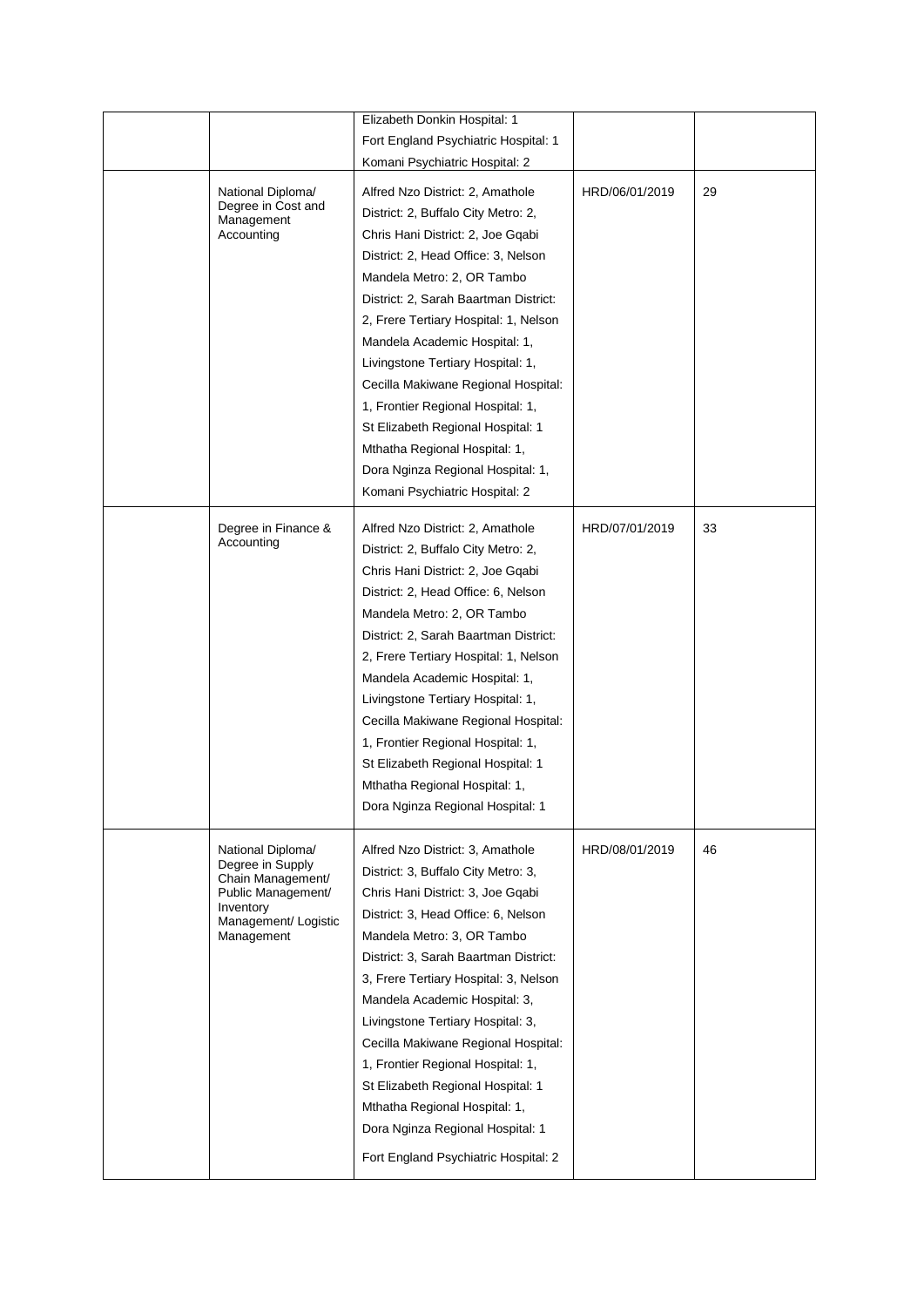| National Diploma/<br>Degree in Internal<br>Auditing/Risk<br>Management                                               | Alfred Nzo District: 1, Amathole<br>District: 1, Buffalo City Metro: 1,<br>Chris Hani District: 1, Joe Gqabi<br>District: 1, Head Office: 10, Nelson<br>Mandela Metro: 1, OR Tambo<br>District: 1, Sarah Baartman District:<br>1, Frere Tertiary Hospital: 1, Nelson<br>Mandela Academic Hospital: 1,<br>Livingstone Tertiary Hospital: 1,<br>Cecilla Makiwane Regional Hospital:<br>1, Frontier Regional Hospital: 1,<br>St Elizabeth Regional Hospital: 1<br>Mthatha Regional Hospital: 1,<br>Dora Nginza Regional Hospital: 1<br>Fort England Psychiatric Hospital: 1,<br>Komani Pyschiatric Hospital: 2, | HRD/09/01/2019 | 25 |
|----------------------------------------------------------------------------------------------------------------------|--------------------------------------------------------------------------------------------------------------------------------------------------------------------------------------------------------------------------------------------------------------------------------------------------------------------------------------------------------------------------------------------------------------------------------------------------------------------------------------------------------------------------------------------------------------------------------------------------------------|----------------|----|
| National Diploma/<br>Degree in Public<br>Administration                                                              | Alfred Nzo District: 1, Amathole<br>District: 1, Buffalo City Metro: 1,<br>Chris Hani District: 1, Joe Gqabi<br>District: 1, Head Office: 10, Nelson<br>Mandela Metro: 1, OR Tambo<br>District: 1, Sarah Baartman District:<br>1, Frere Tertiary Hospital: 1, Nelson<br>Mandela Academic Hospital: 1,<br>Livingstone Tertiary Hospital: 1,<br>Cecilla Makiwane Regional Hospital:<br>1, Frontier Regional Hospital: 1,<br>St Elizabeth Regional Hospital: 1<br>Mthatha Regional Hospital: 1,<br>Dora Nginza Regional Hospital: 1<br>Fort England Psychiatric Hospital: 1,                                    | HRD/10/01/2019 | 22 |
| Degree in LLB                                                                                                        | Head Office: 5                                                                                                                                                                                                                                                                                                                                                                                                                                                                                                                                                                                               | HRD/11/01/2019 | 5  |
| National Diploma/<br>Degree in Office<br>Administration/ Office<br>Management<br>Technology/<br>Management Assistant | Alfred Nzo District: 3, Amathole<br>District: 3, Buffalo City Metro: 3,<br>Chris Hani District: 3, Joe Gqabi<br>District: 3, Head Office: 22, Nelson<br>Mandela Metro: 3, OR Tambo<br>District: 3, Sarah Baartman District:<br>3, Frere Tertiary Hospital: 2, Nelson<br>Mandela Academic Hospital: 2,<br>Livingstone Tertiary Hospital: 2,<br>Cecilla Makiwane Regional Hospital:<br>1, Frontier Regional Hospital: 1,<br>St Elizabeth Regional Hospital: 1,<br>Mthatha Regional Hospital: 1,<br>Dora Nginza Regional Hospital: 1,                                                                           | HRD/12/01/2019 | 62 |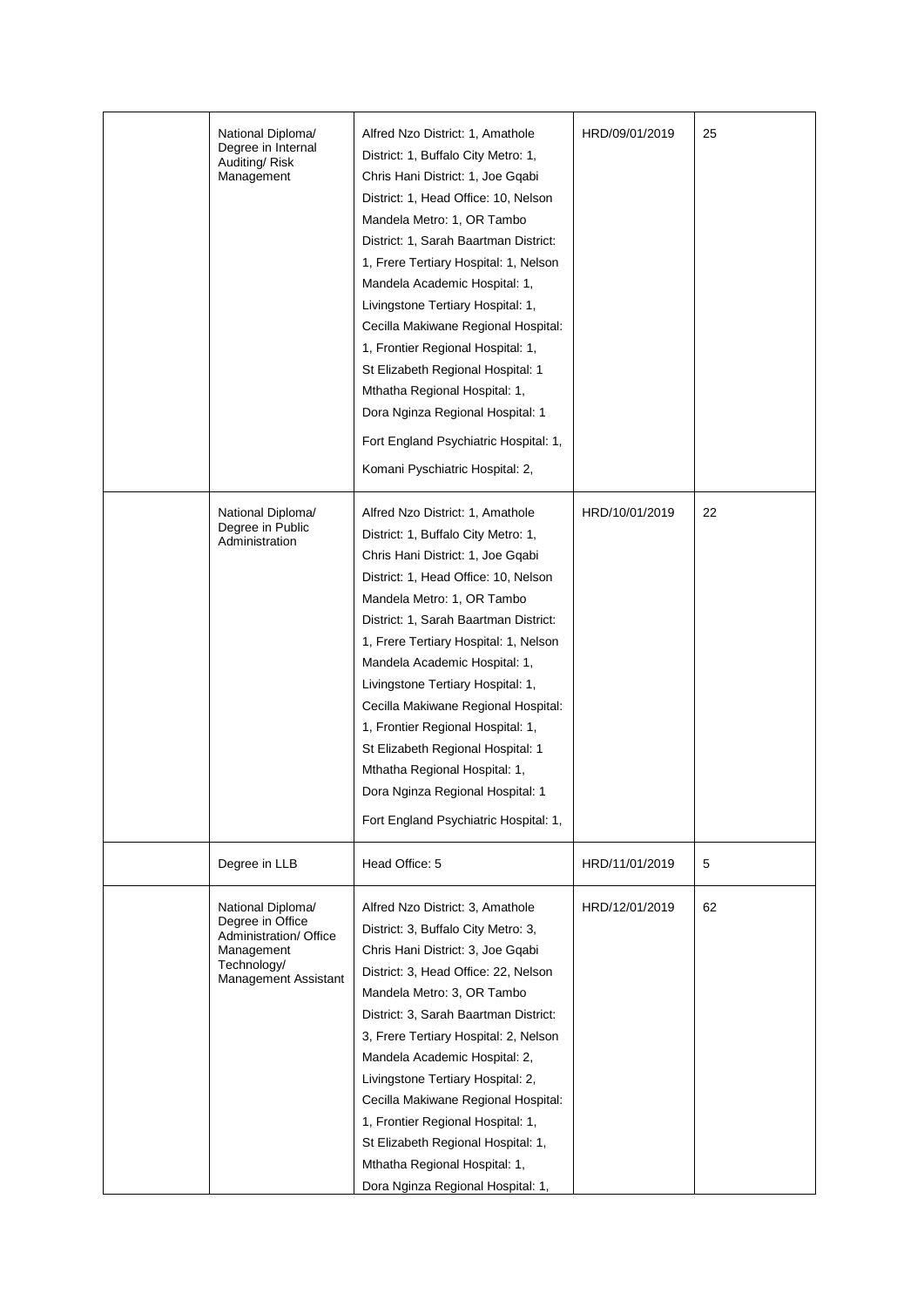|                                                                                          | Elizabeth Donkin Hospital: 3,<br>Fort England Psychiatric Hospital: 2,                                                                                                                                                                                                                                                                                                                                                                                                                                                                                                                                      |                |    |
|------------------------------------------------------------------------------------------|-------------------------------------------------------------------------------------------------------------------------------------------------------------------------------------------------------------------------------------------------------------------------------------------------------------------------------------------------------------------------------------------------------------------------------------------------------------------------------------------------------------------------------------------------------------------------------------------------------------|----------------|----|
| National Diploma/<br>Degree in Information<br>Technology                                 | Alfred Nzo District: 3, Amathole<br>District: 3, Buffalo City Metro: 3,<br>Chris Hani District: 3, Joe Gqabi<br>District: 3, Head Office: 10, Nelson<br>Mandela Metro: 3, OR Tambo<br>District: 3, Sarah Baartman District:<br>3, Frere Tertiary Hospital: 2, Nelson<br>Mandela Academic Hospital: 2,<br>Livingstone Tertiary Hospital: 2,<br>Cecilla Makiwane Regional Hospital:<br>1, Frontier Regional Hospital: 1,<br>St Elizabeth Regional Hospital: 1,<br>Mthatha Regional Hospital: 1,<br>Dora Nginza Regional Hospital: 1,<br>Elizabeth Donkin Hospital: 3,<br>Fort England Psychiatric Hospital: 2 | HRD/13/01/2019 | 42 |
| National Diploma/<br>Degree in Document<br>Management                                    | Alfred Nzo District: 3, Amathole<br>District: 3, Buffalo City Metro: 3,<br>Chris Hani District: 3, Joe Gqabi<br>District: 3, Head Office: 5, Nelson<br>Mandela Metro: 3, OR Tambo<br>District: 3, Sarah Baartman District:<br>3, Frere Tertiary Hospital: 2, Nelson<br>Mandela Academic Hospital: 2,<br>Livingstone Tertiary Hospital: 2,<br>Cecilla Makiwane Regional Hospital:<br>1, Frontier Regional Hospital: 1,<br>St Elizabeth Regional Hospital: 1,<br>Mthatha Regional Hospital: 1,<br>Dora Nginza Regional Hospital: 1,<br>Elizabeth Donkin Hospital: 4                                           | HRD/14/01/2019 |    |
| National Diploma/<br>Degree in<br>Communications/<br>Media/Journalism/Gra<br>phic Design | Head Office: 4                                                                                                                                                                                                                                                                                                                                                                                                                                                                                                                                                                                              | HRD/15/01/2019 | 4  |
| National Diploma/<br>Degree in Public<br>Relations                                       | Head Office: 2                                                                                                                                                                                                                                                                                                                                                                                                                                                                                                                                                                                              | HRD/16/01/2019 | 2  |

In order to apply for the internship programme, you can post or hand deliver to the relevant centres indicated below: The applications must be addressed to The Manager: HRD; Eastern Cape Department of Health; CD: HRD/Section: Learnerships and Internships quoting the relevant Reference Number and the Workstation/Centre where you wish to undertake Internship / Experiential Learning for attention of a Contact Person in a District where you apply.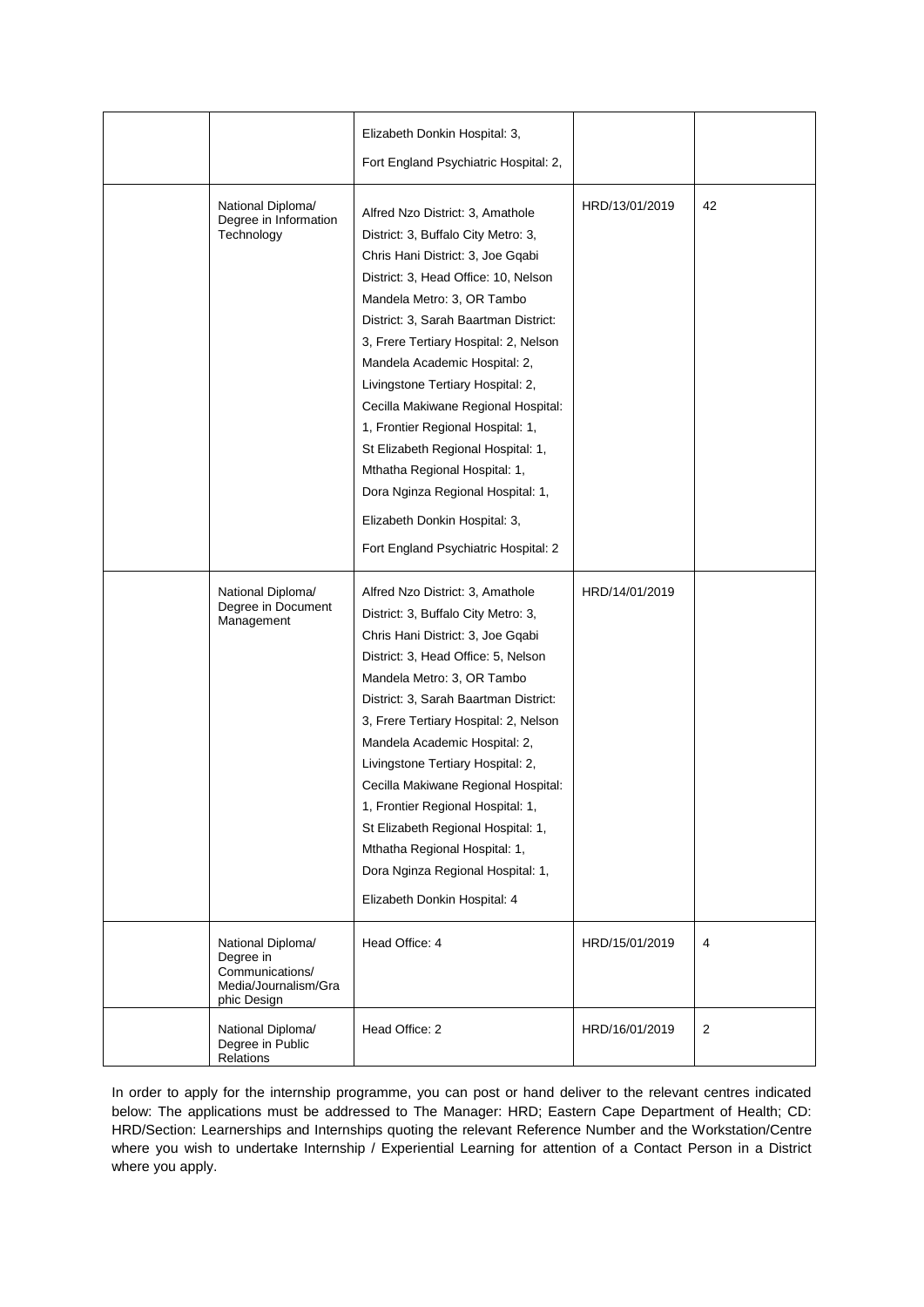| <u>Jelow:</u>  |                                                |                                                                                                                                                                |                                                                                                                            |                                                                                 |
|----------------|------------------------------------------------|----------------------------------------------------------------------------------------------------------------------------------------------------------------|----------------------------------------------------------------------------------------------------------------------------|---------------------------------------------------------------------------------|
| <b>NO</b>      | <b>WORKSTATION/CENT</b><br>RE                  | <b>PHYSICAL ADDRESS</b>                                                                                                                                        | <b>POSTAL ADDRESS</b>                                                                                                      | <b>CONTACT</b><br><b>PERSON/ENQUIRIES</b>                                       |
| $\mathbf{1}$   | Alfred Nzo District Office                     | Health<br>Department<br>of<br>(Alfred Nzo) Office No: 26<br>(HRD Unit) 81 Murray<br>Street Kokstad, 4700                                                       | Department of Health<br>(Alfred Nzo District)<br>(HRD Unit) Private Bag X<br>3515, Kokstad, 4700                           | Mrs BN Mbobo<br>Telephone no: 039 797<br>6082 /060 557 9756                     |
| 2              | <b>Amathole District Office</b>                | Department<br>of<br>Health<br>(Amathole District Office)<br>No: 05, 19 St. James<br>Ground<br>Floor,<br>Road,<br>Medical Centre Building,<br>Southernwood 5201 | Health<br>Department<br>of<br>(Amathole District) Private<br>Bag X 002, Southernwood,<br>East London 5201                  | Mr X Mene<br>Telephone no: 043 707<br>6700/060 563 1247                         |
| 3              | <b>Buffalo City Metro Office</b>               | of<br>Department<br>Health<br>(Buffalo City Metro) No. 64<br><b>Terminas Street</b><br>Old<br>Standard<br>Bank<br>Building East London 5201                    | Health<br>Department<br>of<br>(Buffalo City Metro) Private<br>Bag X9015, East London,<br>5201                              | Ms N Jukuju<br>Telephone no: 043 722<br>7102                                    |
| 4              | Chris Hani District Office                     | <b>Department</b><br>of<br>Health<br>(Chris<br>Hani<br>District)<br>Komani Hospital, Ward F<br>Queenstown 5219                                                 | Health<br>Of<br>Department<br>(Chris Hani District) PO<br>Box 1661,<br>Queenstown<br>5320                                  | Mrs PN Shweni<br>Telephone no: 045 807<br>1100/1177 /060 563<br>1233            |
| 5              | Frere Tertiary Hospital                        | Department<br>Health<br>of<br>(Frere Tertiary Hospital)<br>Room 4.11, 4th Floor<br>Hospital,<br>Frere<br>East<br>London, 5201                                  | Department<br>of<br>Health<br>(Frere Tertiary Hospital)<br>Private bag X 9047, East<br>London, 5200                        | Mrs Z Moyikwa / Ms C<br>Mveki<br>Telephone no:<br>043 709 2150 /082 474<br>6055 |
| 6              | <b>Head Office</b>                             | <b>Health</b><br>of<br>Department<br>(Head Office) Office No:<br>02, First Floor, Unathi<br>House, Bhisho, 5605                                                | Department of<br>Health (Head Office)<br>Private Bag X0038 Bhisho<br>5605                                                  | Ms Makonco/ Mr S April<br>Telephone no: 040 608<br>1521/23                      |
| $\overline{7}$ | Joe Gqabi District Office                      | Department of Health (Joe<br>Gqabi District)<br>HRD Office.<br>32 Dan<br>Pienaar Street, Springs,<br>Aliwal North, 9750                                        | Department of Health (Joe<br>Gqabi District)<br>Private Bag X 1005, Aliwal<br>North 9750                                   | Mr LL Kometsi<br>Telephone no: 051 633<br>9630/060 557 9591                     |
| 8              | Livingstone<br>Tertiary<br>Hospital            | Department<br>Health<br>of<br>(Livingstone<br>Hospital)<br>Corner<br>Lindsay &<br>of<br>Stanford Road, Korsten<br>6020                                         | Health<br>Department<br>of<br>(Livingstone<br>Tertiary<br>Hospital) Private Bag x<br>Korsten, Port Elizabeth,<br>6020      | Mr S Msila<br>Telephone no: 041 405<br>2310/2306                                |
| 9              | Nelson Mandela Academic<br>Hospital            | Health<br>Department<br>of<br>(Nelson<br>Mandela<br>Academic Hospital) Level<br>Office No. 67/65<br>Nelson<br>Mandela<br>Drive<br>Mthatha, 5099                | Department of Health<br>(Nelson Mandela<br>Academic Hospital) Private<br>Bag X5014 Mthatha, 5099                           | Mrs X Mfokazi<br>Telephone no: 047 502<br>4509/073 428 5139                     |
| 10             | Nelson<br>Mandela<br>Metro<br>Office           | o <sub>f</sub><br>Health<br>Department<br>(Nelson Mandela Metro)<br>Room B6, Conningham<br>Road Parsons Hill 6001                                              | Department<br>of<br>Health<br>(Nelson Mandela Metro<br>District), Private Bag X<br>28000, Greenacres, 6057                 | Ms Adams<br>Telephone no: 041 391<br>8106 / 060 583 5691                        |
| 11             | OR Tambo District Office                       | of<br>Health<br>Department<br>(Sarah Baartman District)<br>Office 9-24, Botha Sigcawu<br>Building, Mthatha, 5099                                               | Department of Health (OR<br>Tambo<br>District)<br>Private<br>Bag X 5005,<br>Mthatha,<br>5099                               | Mr FN Duntsula<br>Telephone no: 047 502<br>9033/073 160 9186                    |
| 12             | <b>District</b><br>Sarah<br>Baartman<br>Office | Health<br>Department<br>of<br>(Sarah Baartman District),<br>HRD Office, 5 Dowining<br>Street, Port Elizabeth 6001                                              | Health<br>Department<br>of<br>(Sarah Baartman District<br>Private<br>X27667,<br>Bag<br>Greenacres, Port Elizabeth,<br>6057 | Ms N Wayiza<br>Telephone no: 041 408<br>8514 / 041 408 8147                     |
| 13             | Mthatha Regional Hospital                      | Department<br>Health<br>of<br>(Mthatha<br>Regional<br>Hospital) Nelson Mandela<br>Drive Mthatha 5099                                                           | Department<br>Health<br>of<br>Mthatha Regional Hospital<br>Private Bag 5014 Mthatha<br>5099                                | Ms Z Mkosi Tel no Tel<br>no 047 502 4143/4008                                   |
| 14             | Nginza<br>Dora<br>Regional                     | Health<br>Department<br>of                                                                                                                                     | Department<br>Health<br>of                                                                                                 | Ms N Makhanda Tel no                                                            |

**Applications should be posted to the addresses as indicated below or Hand delivered as indicated below:**